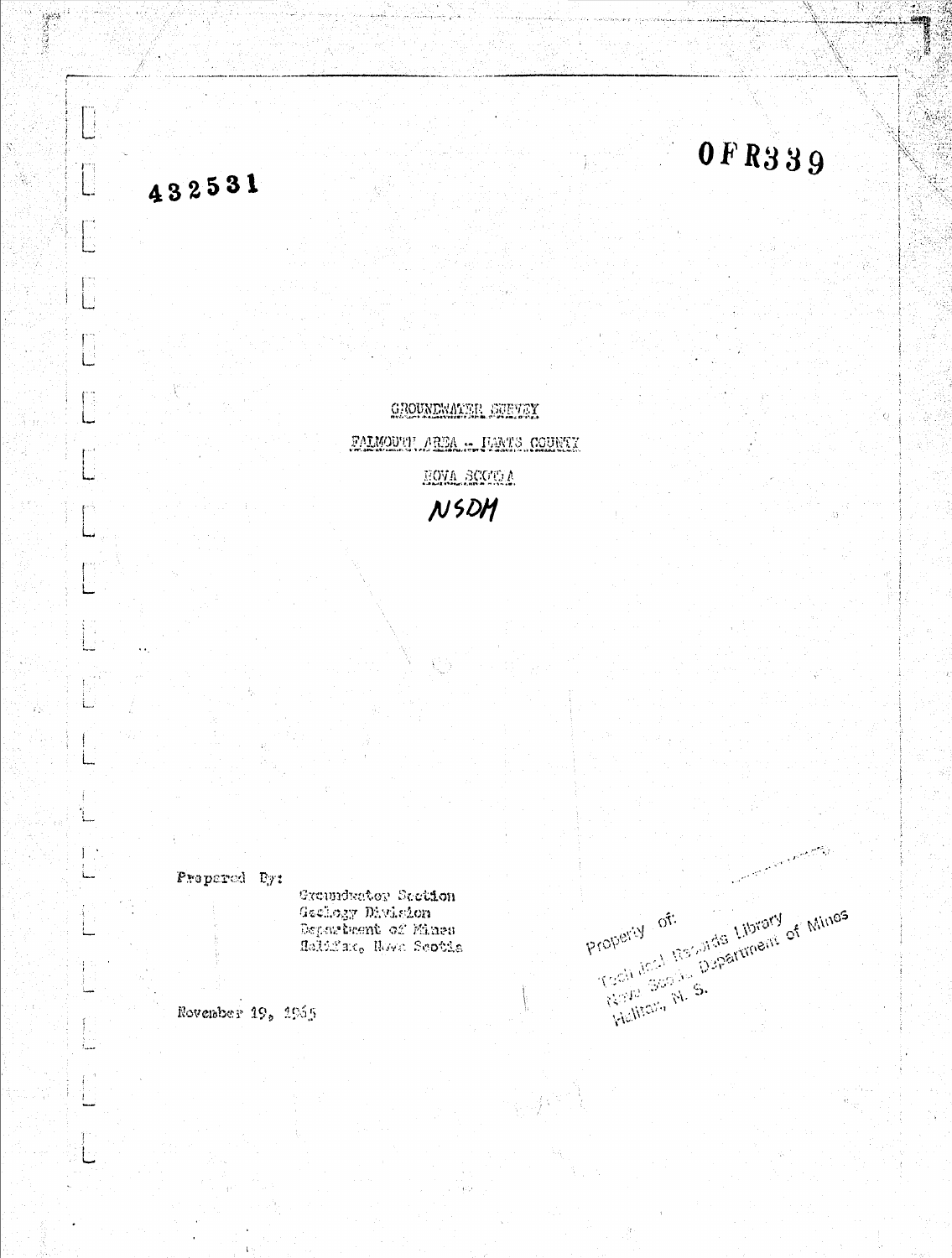$C$  O H T E N T S  $\mathbf{Pa}$ ge  $\mathcal{L}_{\mathcal{M}}$ Abstract.  $\hat{\mathbf{y}}$  $\frac{1}{2} \frac{1}{2} \frac{1}{2} \frac{1}{2} \frac{1}{2} \frac{1}{2} \frac{1}{2} \frac{1}{2} \frac{1}{2} \frac{1}{2} \frac{1}{2} \frac{1}{2} \frac{1}{2} \frac{1}{2} \frac{1}{2} \frac{1}{2} \frac{1}{2} \frac{1}{2} \frac{1}{2} \frac{1}{2} \frac{1}{2} \frac{1}{2} \frac{1}{2} \frac{1}{2} \frac{1}{2} \frac{1}{2} \frac{1}{2} \frac{1}{2} \frac{1}{2} \frac{1}{2} \frac{1}{2} \frac{$  $\tilde{\mathcal{L}}$ Losation and Puppletton versurencement assess 2  $CD58808$  . Executive access to the executive second text of the s  $\mathbf{r}$ Favoiceraphy and Drainage secondence thereses  $\ddot{\Omega}$  $W_0$ 207  $\overline{0}$ 59  $W_0$  , we expect the restablished to a state of the set b)  $\mathbf{I}_i$ ACSHOWLEdGEDULLE FUNTALITYPE CARE CHARLES ATTELL  $\mathbf{A}$ GOOLOGY Announcement of the art of the state of the state of the state of À,  $\text{RRS} = \text{RRS} + \text{RRS} + \text{RRS} + \text{RRS} + \text{RRS} + \text{RRS} + \text{RRS} + \text{RRS} + \text{RRS} + \text{RRS} + \text{RRS} + \text{RRS} + \text{RRS} + \text{RRS} + \text{RRS} + \text{RRS} + \text{RRS} + \text{RRS} + \text{RRS} + \text{RRS} + \text{RRS} + \text{RRS} + \text{RRS} + \text{RRS} + \text{RRS} + \text{RRS} + \text{RRS} + \text{RRS} + \text{RRS} + \text{RRS} + \text{$  $\frac{5}{6}$ Bedrock Dayonits Freisesservensselengsexenssen  $SUSC.0123$  , response to a second response and the number of Surficial Deposits ..............................  $\hat{\alpha}$  $\mathcal{I}$ Rocent Depoble presentations and the property  $\dot{7}$  $\frac{\text{Hyd3301cm}}{\text{Hyd3301cm}}$ Ÿ. INGNONICATION . FERRAL POWERFOR EXECUTIVES  $\dot{\mathcal{S}}$ HOPCON ASSISSOR NEEL OFFICERS AND CONTRACTORS AND REAL SunMcAdi Aguillor - sansayaran sansayaran kasasaran  $\mathfrak{g}$ Watos Cantator commences in completed in the management  $\mathcal{B}$ Suppose Waber Companies of the service of the low  $\hat{\mathbf{g}}$ Groundwitch God. Sy: assessed there who was a reserved  $\mathcal{L}_j^{\mathbf{a}_j}$ Noston Agiil Cor exemplazazionen erritmentera.  $\mathcal{C}_2$ ÿ  $10^{\circ}$ Recentacudations and Conclusions ..................  $\bar{1}1$ References Cited ......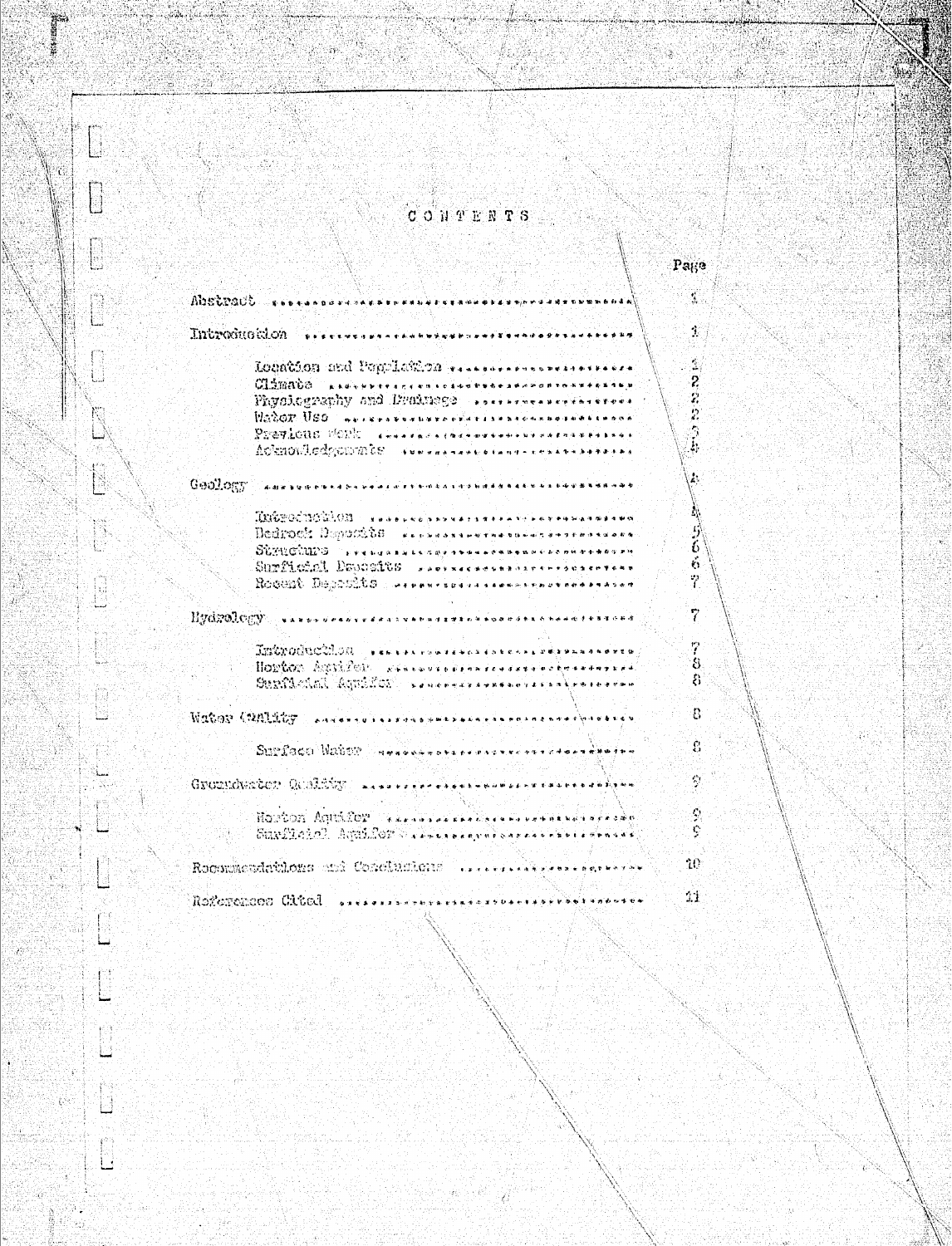### **APPENDIX**

Groundwater Geology - Falmouth Area. (In back pocket) Map -

Ĥ

i<br>Album

#### TABLES

Table I Range of Chemical Composition of Groundwater from the Page 12 Horton Aquifer in the Gasperesu Valley.

Table I(a) Range of Chomical Composition of Groundwater from the Fleistocene Deposit in the Falmouth Area, Page 13

Table II Chemical Analyses of Water Samples Takon #in the Falmouth Page 14 Area.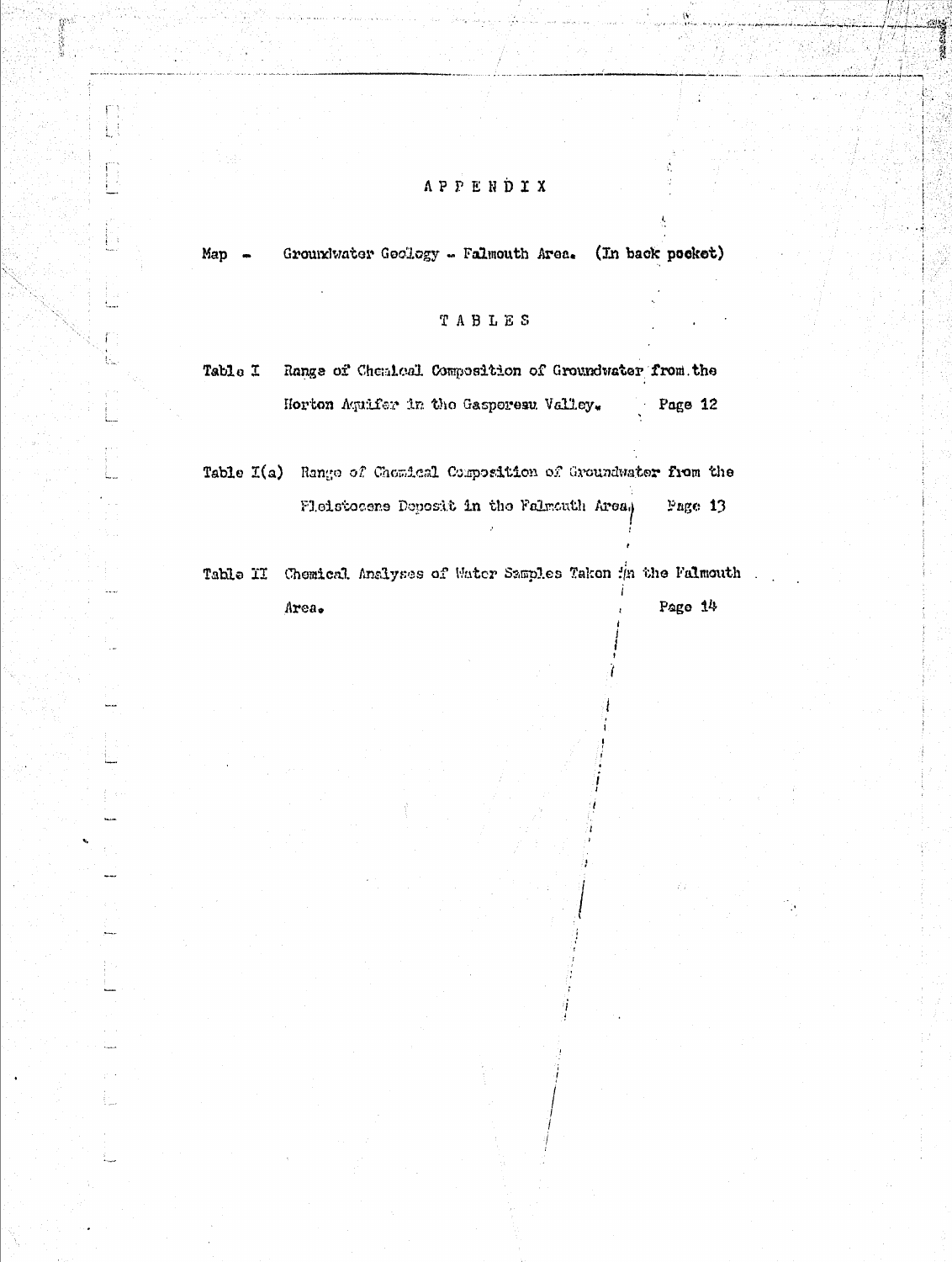#### ABSTRACT

This report presents information on the nature and cocurrence of groundwater in the Falmouth Area, Nova Scotla. The need for water is now critted for both the inhabitants for domestic use, and the horticultural industry. Two aquifers were mapped in the area. One, the surficial deposits of sends and gravels and the other, nearby, bedrock sandstone beds. In both equifers there are several locations where rolatively high capacity wells may be developed.

#### INTRODUCTION

A groundwater survey was carried cut in the Falmouth Area, Hants County, in October 1965 at the request of the Nova Scotia Directorate of ARDA.

This survey was undertaken to determine the feasibility of obtaining groundwater in the immediate area of Falmouth. The primary need for groundwater is to satisfy the water requirements of the growing horticalture (Greenhouse) industry in that area. In the past, water from wolls in the Falmouth area have been found to be unsuitable for both demostic purposes and for supplying enough irrigation water for the greenhouse industry. The groundwater potential, however, has never been studied in dotail in the past.

The Maritime Marshland Rehabilitation Administration (M.M.R.A.) staff carried out a study earlier in the summer to investigate the foaribility of obtaining saitable surface water supplies by damaing one or two small vatersheds close by.

Location and Ponulation

The Falmonth Aren, Hants County, Nova Section, is located on the West side of the Aven Niver seress from the test of Windsor. A map, scale i" = 1520', outlining the groundwater geology of the immedists area under study is included (Hap A). The base map for this report was compiled from 1:50,000 seale topographical saps, of the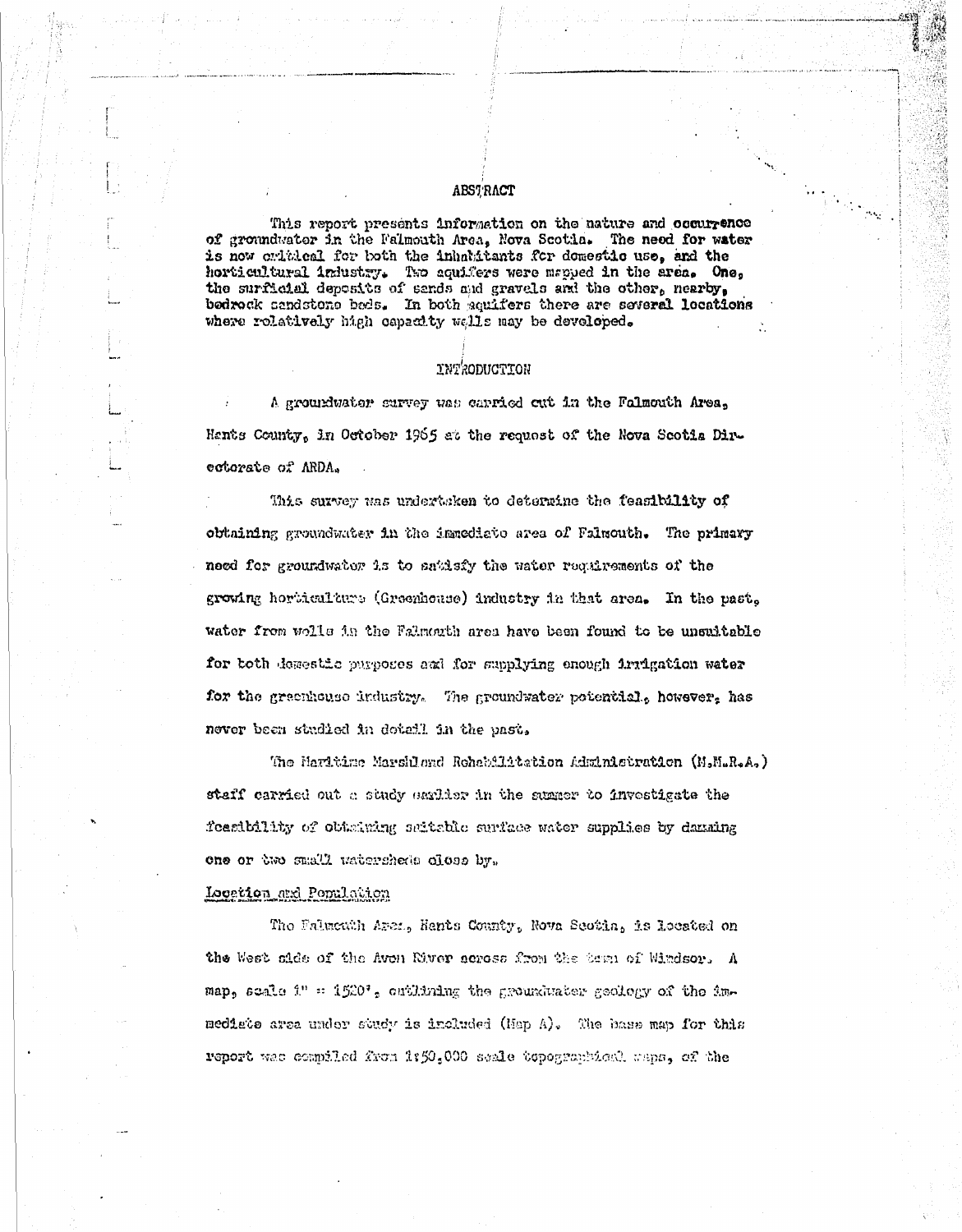Department of Mines and Technical Surveys, Ottawa. These being the Northwest corner of the Windsor map sheet 21-A-16 East half, and the Southwest sorner of the Wolfvillo map sheet 21-H-1 East helf.

The population of the town of Falmouth is estimated to be close to 520 in 1965, with  $14$ ? households (personnel communication, Mr. Ralph Loomer).

#### **Climate**

The climate of the Falmouth area is classified as "Maritime". The mean annual precipitation is 40.81 indhes (Agricultural Research Station, Kentville, 1961, p. 29). The potential evapotranspiration calculated by the Thornthweite formula exceeds the 45 year average precipitation only for the months of June, July and August (Agricultural Research Statick, Kentville, 1961, p. 10). In other words, if groundwater is available near the surface during the months of June, July and August, none water would be evaporated from the seil and transpired from plants then would be replenished by precipitation.

#### Physiography and Drainage

The Falmonth area is part of the Nova Scotte lowlands. It is bordered on the West by the Gray Monntain section of the southern uplands and on the East by the Aven River estudy. The napped area varies in altitude from less than 25 feet above sea level near the Avon River up to 600 feet on Grey Mountain. Preach NIH. Brook, the mein stream, drains about a 12 square mile orea and eventually empties into the Avon River. Its average gradient being about 1 feet in 90 feet.

#### Water Use

At present the demoside water supply for Falmeuth tem residents is obtained matrily by transporting water from Windsor by tank

 $-2 -$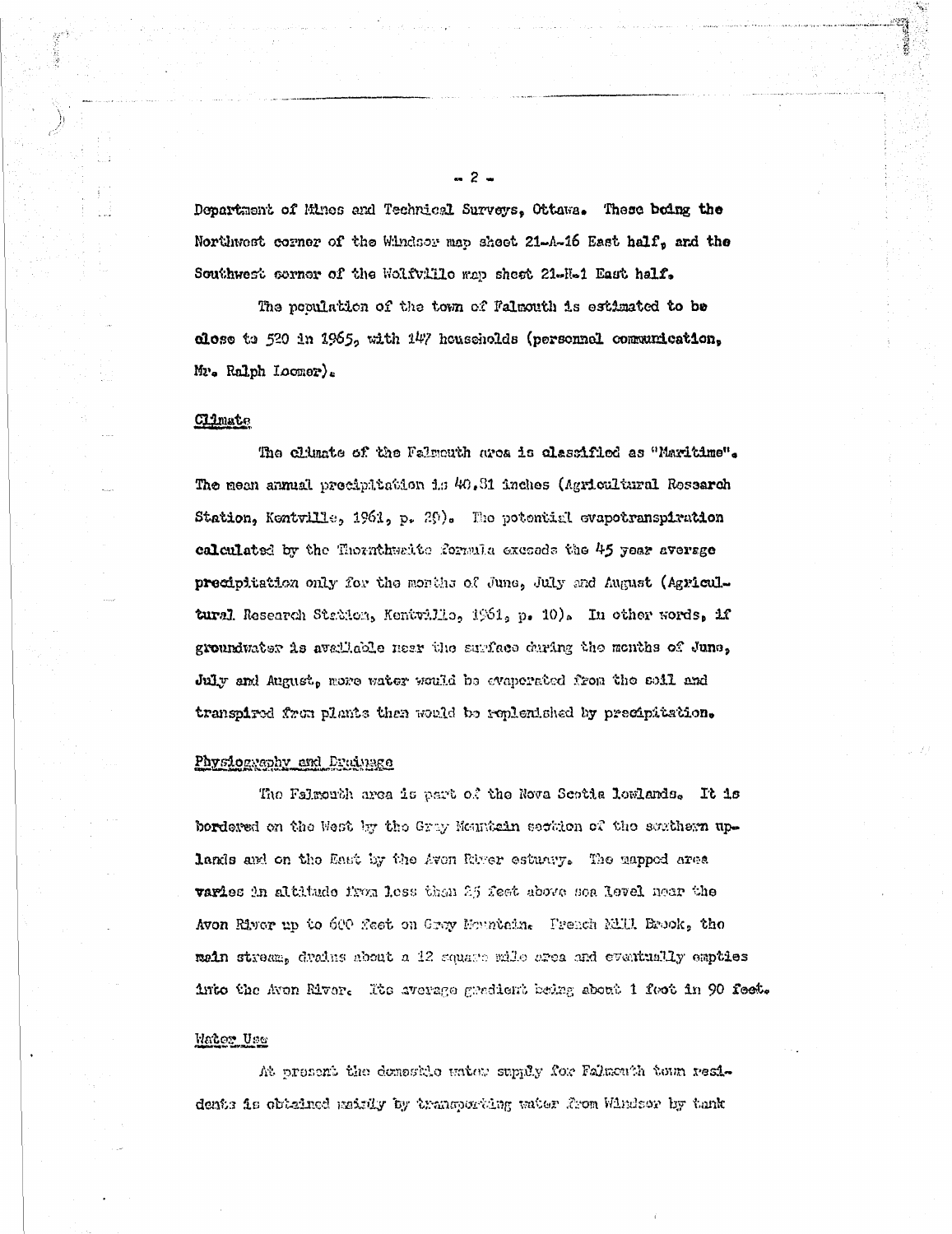truck and storing it in cisterns until used.

The water supply for agricultural purposes, particularly the greenhouse industry, is supplied by several drilled walls and spring fed reserveirs. Water is also obtained from French Mill Brook for irrigating erops in the greenhouses.

Estimated total water requirements for the residents of the town of Falmouth is about 25 Maperial Gallons per Minute (I.G.P.M.) or 3600 gallons per day  $(I_{*}G_{*}P_{*}D_{*})_{*}$ 

Estimated water requirements for the agricultural section. particularly the greenhouse industry, in estimated to be about 120  $I_{\bullet}G_{\bullet}P_{\bullet}N_{\bullet}$  or  $(173,000 \text{ J}_{\bullet}G_{\bullet}P_{\bullet}D_{\bullet})_{\bullet}$ 

The domestic domand is estimated to reach 30 I.G.P.M.  $(43,200)$ I.G.P.D.) by 1975. The inductiel demands by the same year are estimated to be about 210  $T_xG_xP_xM_{xy}$  or (300,000  $T_xG_xP_xD_x)$ ,

This makes an estimated total domand of 145 I.G.P.N. (or  $210,000$  K.G.P.D.) at present, and an estimated 240 K.G.P.M. or  $(360,000 \text{ I} - G - P - D)$  by the year 1975.

Some thought has been given to supplying a central uster distribution system for the residents of the town of Falmouth, perhaps containing this with a supply for the graving agricultural greenhouse industry. A combined water supply appears for the nonent to be the most practical solution for the water needs of the area.

#### Province Work

Daring the summer of 1965 the N.H.R.A. was approached to evalue ate the surface water potential as an industrial and democide water supply. Their work was concentrated in the upper part of the French Mill Brook watersked which is shout 2 miles west of the Falsouth srea.

- 3 -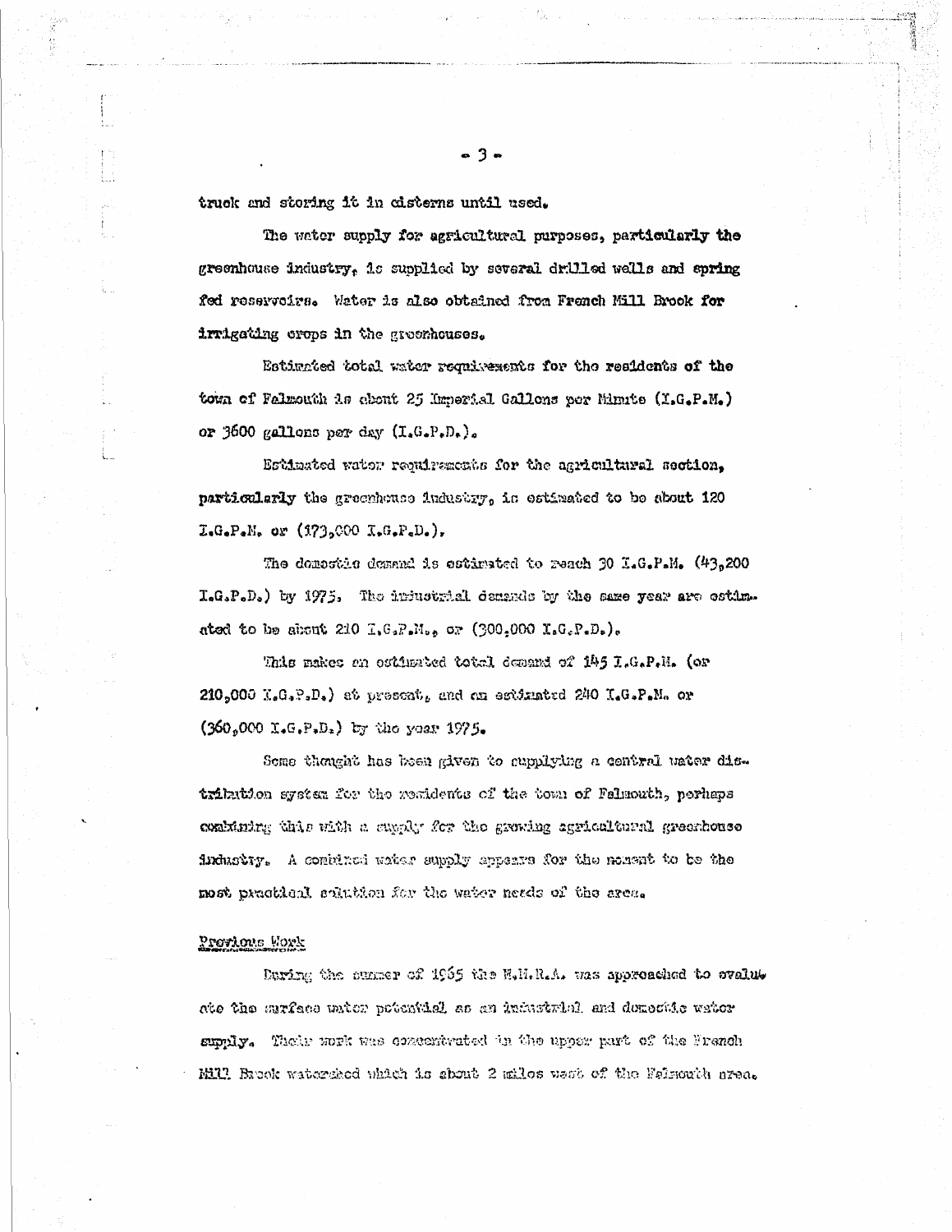Such a water supply would possibly necessitate the construction of a dam storage reserveir, a pipe line and a filtration - chlorination plant.

To date, the bedrock geology of the area has been mapped by Crosby, 1949 and 1950, 1  $2n_r = 1$  wile, and Taylor, 1961, 1 in. = 4 miles. Crosby's map includes the area north of 45° Latitude; Taylor's map includes that setth of  $\mathcal{H}^0$  Latitude. These two maps were mostly used to locate goologie contacts in the area.

The Fleisteemen geelogy was mapped during October, 1965 by the Nova Scotla Dopertment of Mines. The fludings are included on Map A.

A complete soll, survey was cerried out in the ares in 1943 by the Deminion Department of Agriculture. The results have been published with an accompanying map of the Falmuth area. (See referemmes cated.)

#### Ackanaul adgements

The Chommiwater Soction, Gawlegy Division, Hova Scotia Deof to somewhat the state to the manufacture of early to transful of the inhabitants of the orea for emppiping information on their own water supplies. Also the co-sperifien of Mr. Ralph Leemer and the information which he supplied was gracily approclated and proved very valuable in determining the concumption estimates.

#### GEOLOGY

#### <u>Untroduction</u>

The Faincath area is underlain by rock types of four dif. forent geological ages. In order of succession they are: i. the slates, quartaites and allistenes of Ordevician ege (Hellfax Formation);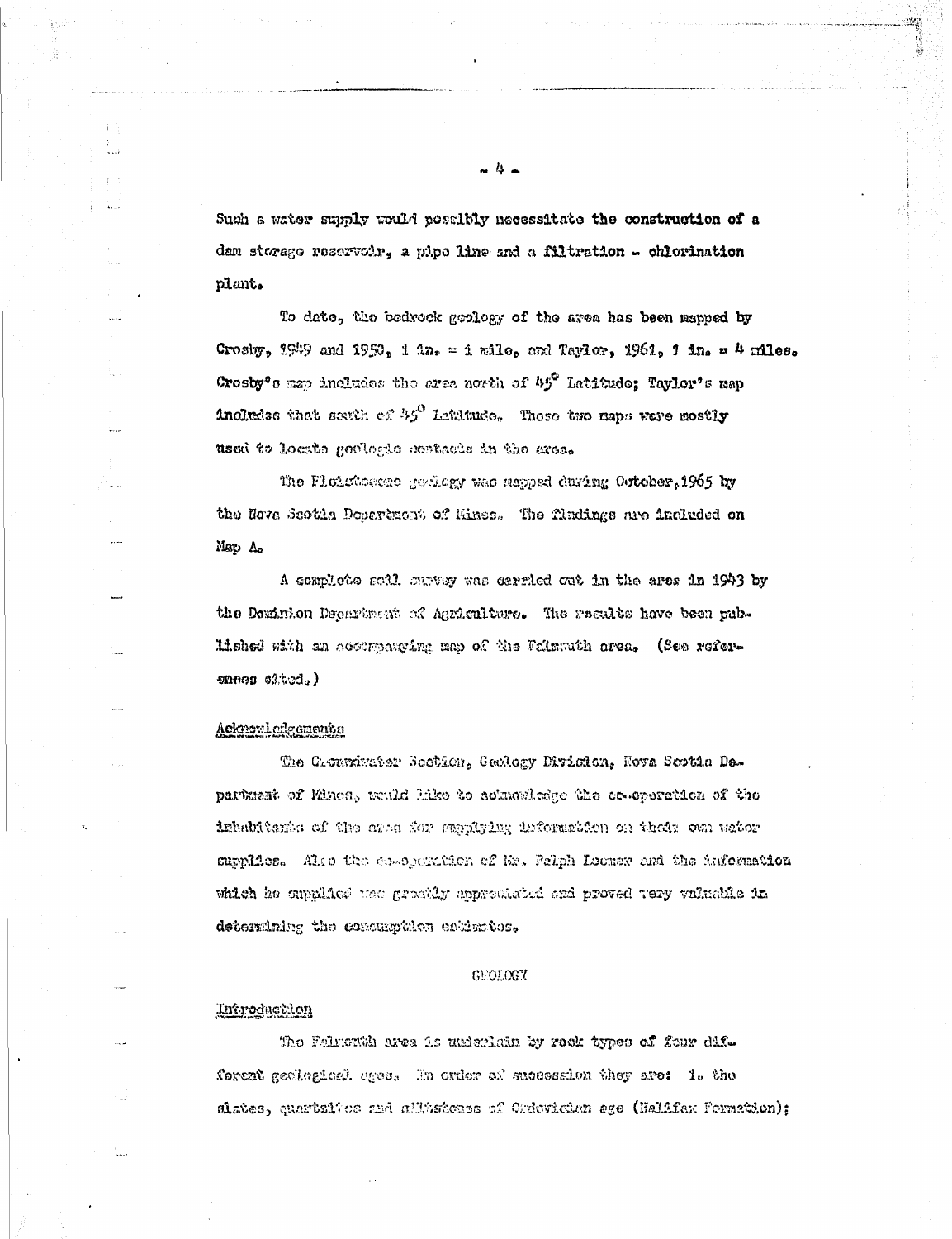2. granites of Devonian ege; 3. shales, siltstones and sandstone of Mississippian age (Horton Group); 4. gypsum, limestone and shale of Mississippian age (Windsor Group). These rock types are outlined on the accompanying Map A.

Outcrops, or exposures, of bedrock can be found along the stream valloys of the area and along the uplands.

Surficial deposits of till, sand, gravel, silt and clay of varying thiskness are found in the area overlying the bedreck. These deposits being thinner near the uplands and thickest in the lowlands.

#### Bedrock Deposits

The slates, quartzites and siltstones of the Halifax Formstion occur as a small protusion (about  $3/4$  square mile) in the NW corner of the map area. This structure is the nose of an anticline which plunges about  $30^{\circ}$  NE.

The granites of Devonian age occupy about a  $\frac{1}{2}$  square mile area on the West extremity of the map area.

Overlying the granite and slates unconformably are the shales, siltstones and sandstones of the Horton Group. These rocks occur along the West side of the map area, striking NE and dipping about 20 $^{\circ}$ SE under the everlying Windrer Group.

The gypsum, limestone and shale of the Windsor Group conformably overlie the Horton Group. The rocks of the Windsor Group underlie all the map area East of the Horton sediments, the contact being slightly west of the map center and strikes about 20 $^{\circ}$  East of North.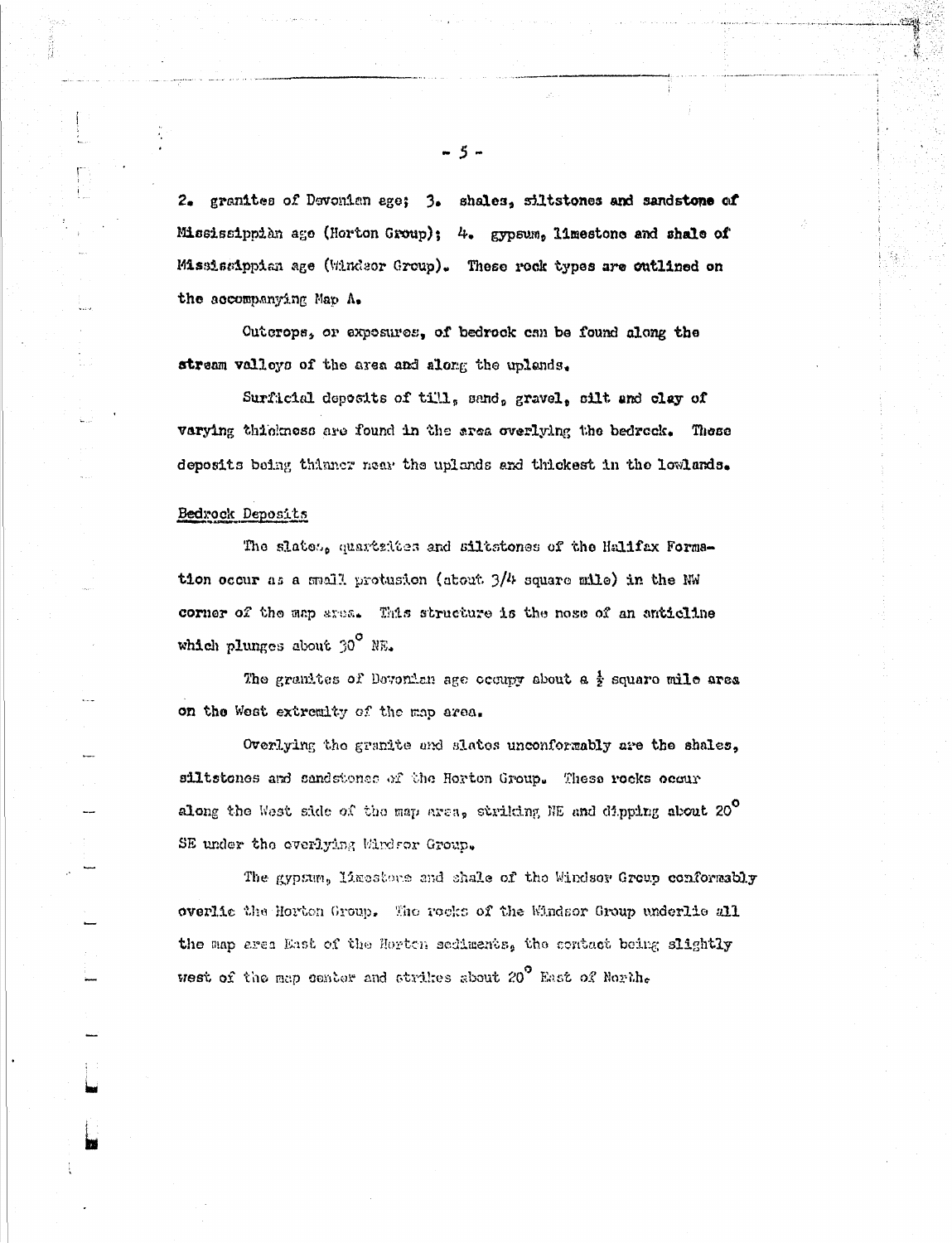#### Structure

The regional structure of the area consists of a lenticular shaped body of sediments lying on the East flank of the Grey Mountain highlends. This body of sediments, of Mississippian age and younger, were deposited on older sedimentary and igneous rocks making up the highlends. The regional strike of these beds is approximately NE with the dip about 20° SE.

#### Surficial Deposits

Montling the bedrock are deposits of glacisl drift. Glacial drift includes uncerted till (unstratified drift) deposited during the Pleistocens Epoch (inc age), and washed material, or ice comtact stratified drift, deposited by glacial meltwater. Till is composed of a mixture of silt, sand and gravel. Ontwash, esker, kame and keme terrace are genette terms applied to sand and gravel deposited by glacial meltwater.

The material found in this area was probably deposited while the remains of the glacier still occupied South Nountsin. The Rost common surficial material is in the form of a sandy and clay till which was derived from the underlying gypsum and shales. This being predominant in the north and meeth parts of the area.

However, in the center of the area, trending MW . SE and roughly parcllolang the lower extractiv of French Mill Brook, is an area of ice contact stratified drift material. Upstream this deposit consists of saud, which grades into a gravel dewnstream tenares the mouth of French Mill Ereck. The sand begins at an elevation of about 100 feet above sea level and continues SE for about  $2\frac{4}{3}$  miles down to the dyke of the Agon River. Recent removal of gravel from a pit on

 $-6-$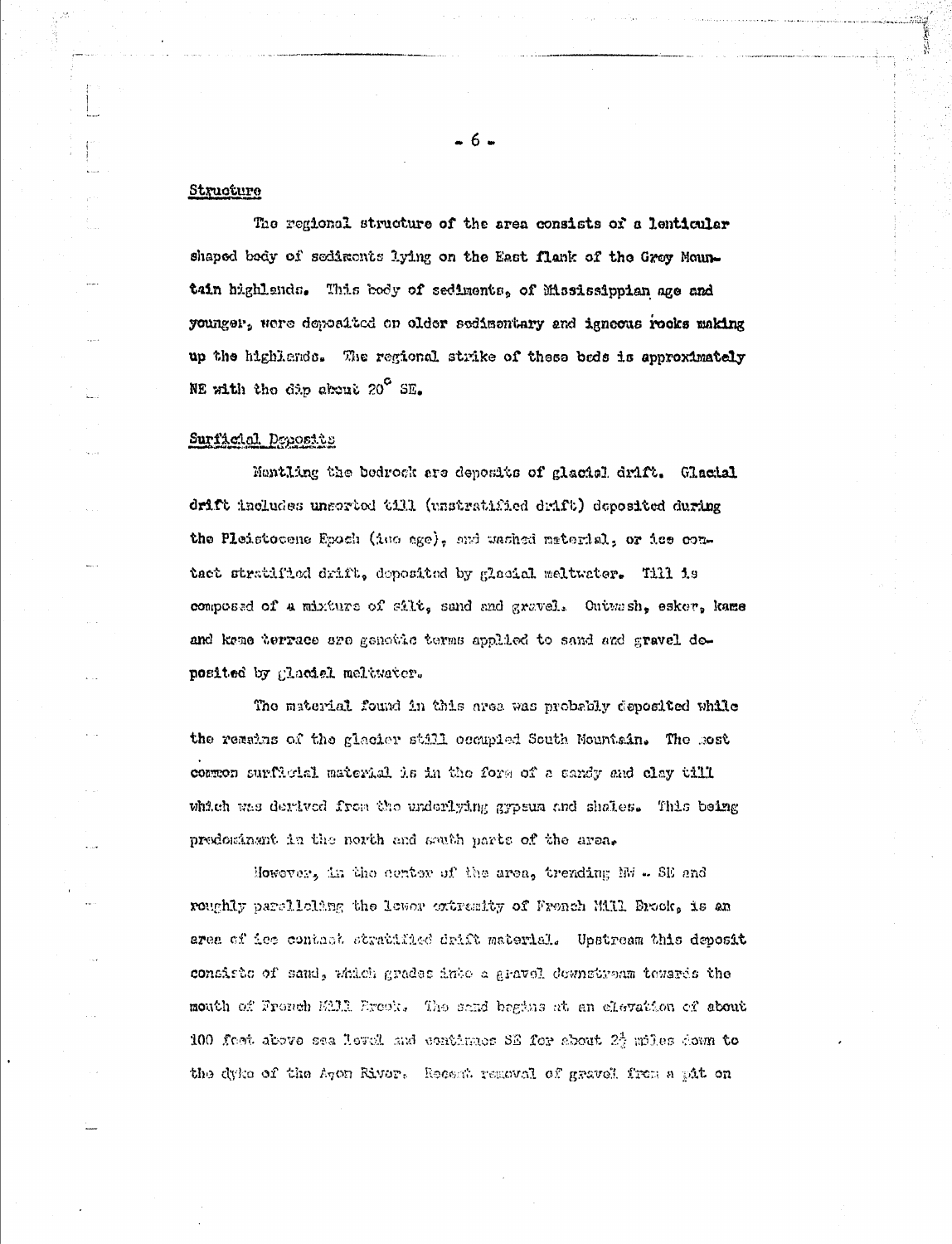the lower end of this depenit indicates a thickness of over 30 feet.

#### Recent Deposits

Since the disappearance of the glaciers, the Pleistocene deposits, as well as the bedrock in some areas, have been eroded to some extent. The pressnee of bottomland allumium, which includes silt and clay, especially along French Mill Brook and the Avon River indicates recent deposition which followed the initial eresion of the stream beds.

#### HYDROLOGY

### Introduction

The granites, slates, shales and till seldom yield more than a domestic water supply in one well. The limestenes and gypsums are capable of yielding large secunts of groundwater but only with undesirable chemical characteristics. These waters are extremely hard and contain high snownts of total dissolved solids.

Two geological deposits in the area present very favourable conditions for obtaining groundwater; those are the Pleistocene sand and gravel deposits and the Horton sendstene brds. These are possible squifors or water bearing amos. In the past, wells have not been drilled into the sand and gravel deposits because methods of sersoning wells in upconcolidated deposits were not known by local drillers until resembly. The absence of wells drilled into the Horton sandstone may be oxplained by the fast that this aquifer lies west of the center of population of the arms. Several well drillers have tried to drill through the windser Group Anto the Horton ulthout Monday the local geelogy or the thickness of the Whaker sediments. As a result of the extreme thickness of the Windsor they have failed and discouraged further attempts to complete a well in the Rerton aquifer.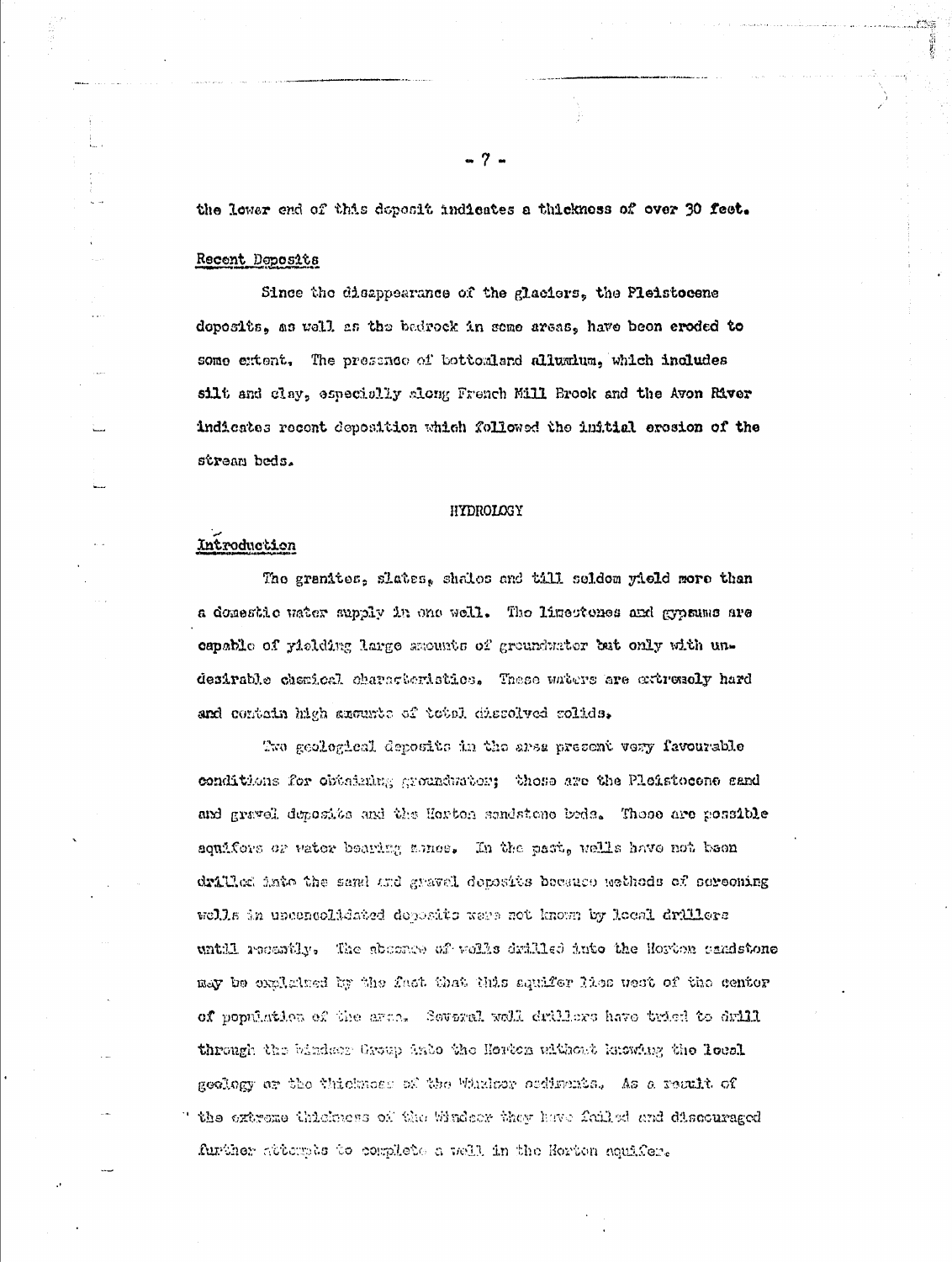#### Horton Aquifer

The Horton sandstone may be a very good aquifer. To date, however, there is little information available on aquifer characteristics of the Horton Formation in the Falmouth Area. In the Gasperexu Valley, a series of flowing artesian wells supply ample water for domestic and agricultural uses. The source of this water is from the Horton sandstone aquifer. A natural overflow of about 35 IGPM was measured from one 6" well drilled into this aquifer.

#### Surficial Aquifor

In some places Pleistocone sands and gravels are very good aquifers. For example, in 1964 a well was completed in a sand and gravel aquifer at Coldbrook. This well yielded safely 500 I.G.P.M. Information on the possible aquifer adjacent to French M11 Brook is limited.

In the Falmouth area conditions appear to be favourable for obtaining grounwater from screened wells from the sands adjacent to French Mill. Brook. In addition, conditions may be favourable for induced infiltration of water from French Mill Brook into a drilled well. If the saturated thickness of the sands is limited, an inflitration gallery may be more appropriate than a vertical well.

#### WATER QUALITY

#### Surface Water

A surface water supply is available from the French Mill Brook watershed. However, before domestic use this water would require filtration and chlorination. In its present state, without treatment, this

**R**.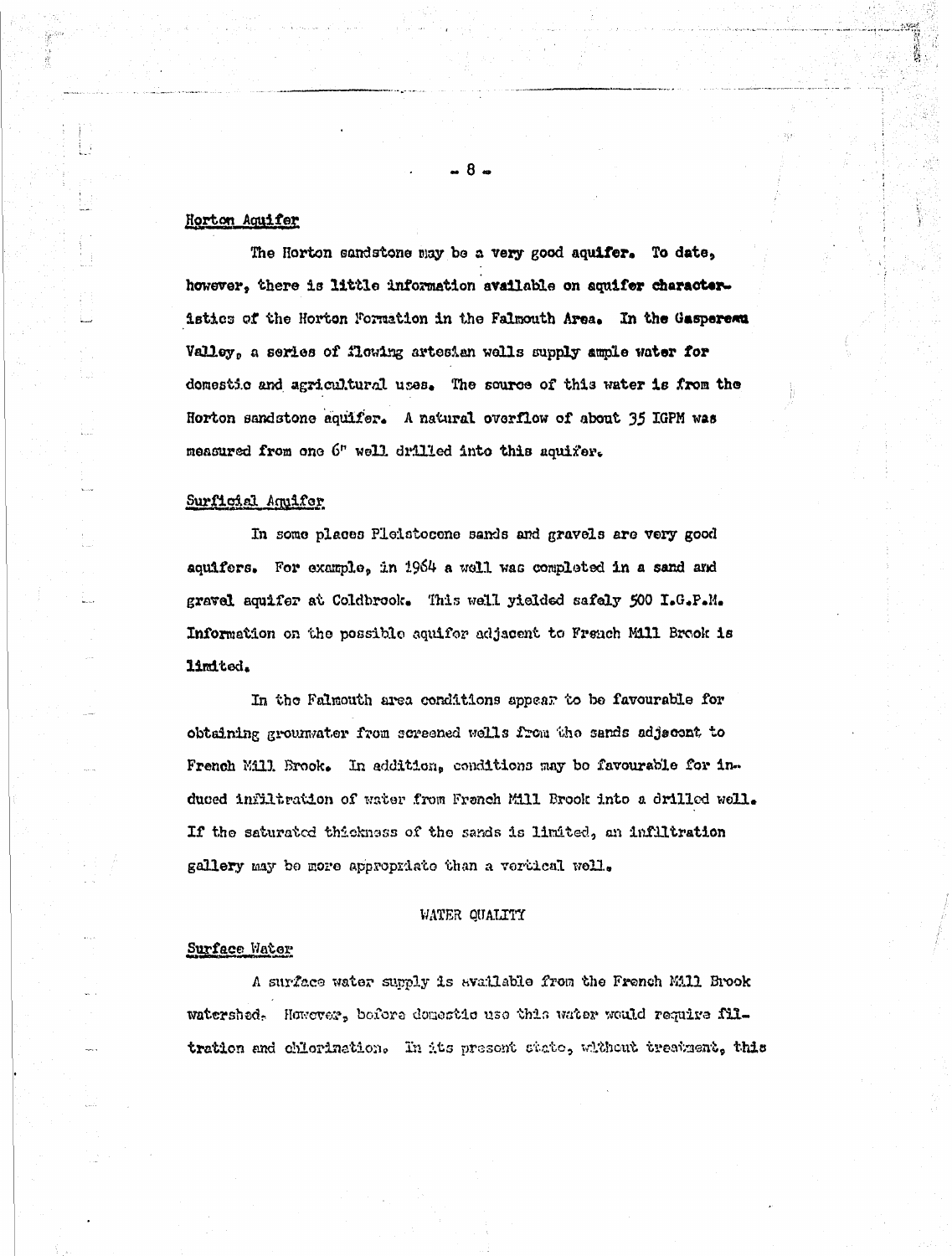could be used only for irrigation in the agricultural industry.

Samples collected by the N.S. Water Authority during the summer indicated undesirable chemical and bacterial constituents. The total hardness results ranged from 41 - 401 parts per million (ppm). The most probable mumber (NPN) of coliform bacteria was greater than  $240.$ 

#### GROUNDWATER QUALITY

#### Horton Aquifer

At present nothing is known of the chemical characteristics of the water from the Herton Aquifor within the Falmouth area. However, for comparison chemical analysis of water samples collected from the Horton source area within the Gaspersau Valley are included in Tablo 1.

#### SurCloial Aquifer

1.

Three water samles were collected within the Pleistosene doposit, two being from dug wells, the other from a spring. These locations are plotted on the seconomying map of the groundwater geo $logy$  (see appendix).

The analysis indicated this water to be of a fairly high quality with low total dissolved solids and a medium hardness. A more complete analysis is now being carried out on these samples at the Neve Seotia Agricultural College in Truro. The completed analysis are included in Table K(a) and II.

50 ppm is taken as the boundary botween hard and soft water.

 $-9 -$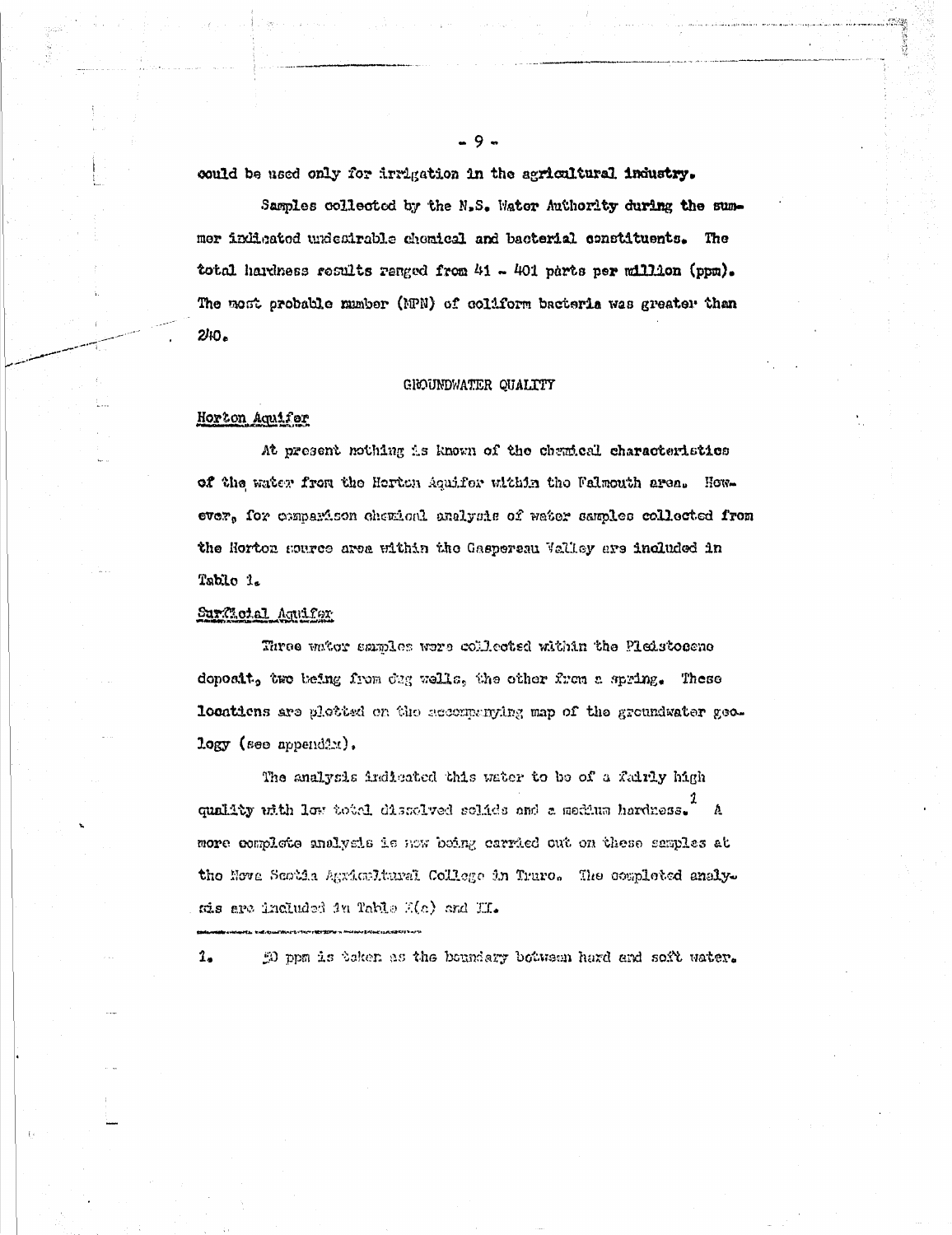### Recommendations and Constantions

 $\frac{1}{2}$ 

M is recommended that test drilling be carried ont in both the supflicial deposits and the Herton sambrions area. Several test holes should to drilled into the Plaistocene sand and gravel deposits in the wichnity of Franch F111 frock in order to delineate the areal oxtent and thiokaces of the squifer and diso to determine the grain size distribution of the materials excountered. At the sene time temporary best wells should be instailed and test pumped in order to determine the water twensmitting characteristics of the aquifer.

Within the Horton aquifer area, test holes should be drilled in order to determine the depth of overturder, strike and dip of the aquifer and the depth to the aquifer. Test wells should also be drilled and test pusped in order to determine the water transmitting characterlation of that squiffee.

Terry W Henninger

T. Hannigar Groundwater Geologist N.S. Department of Mines

载

薩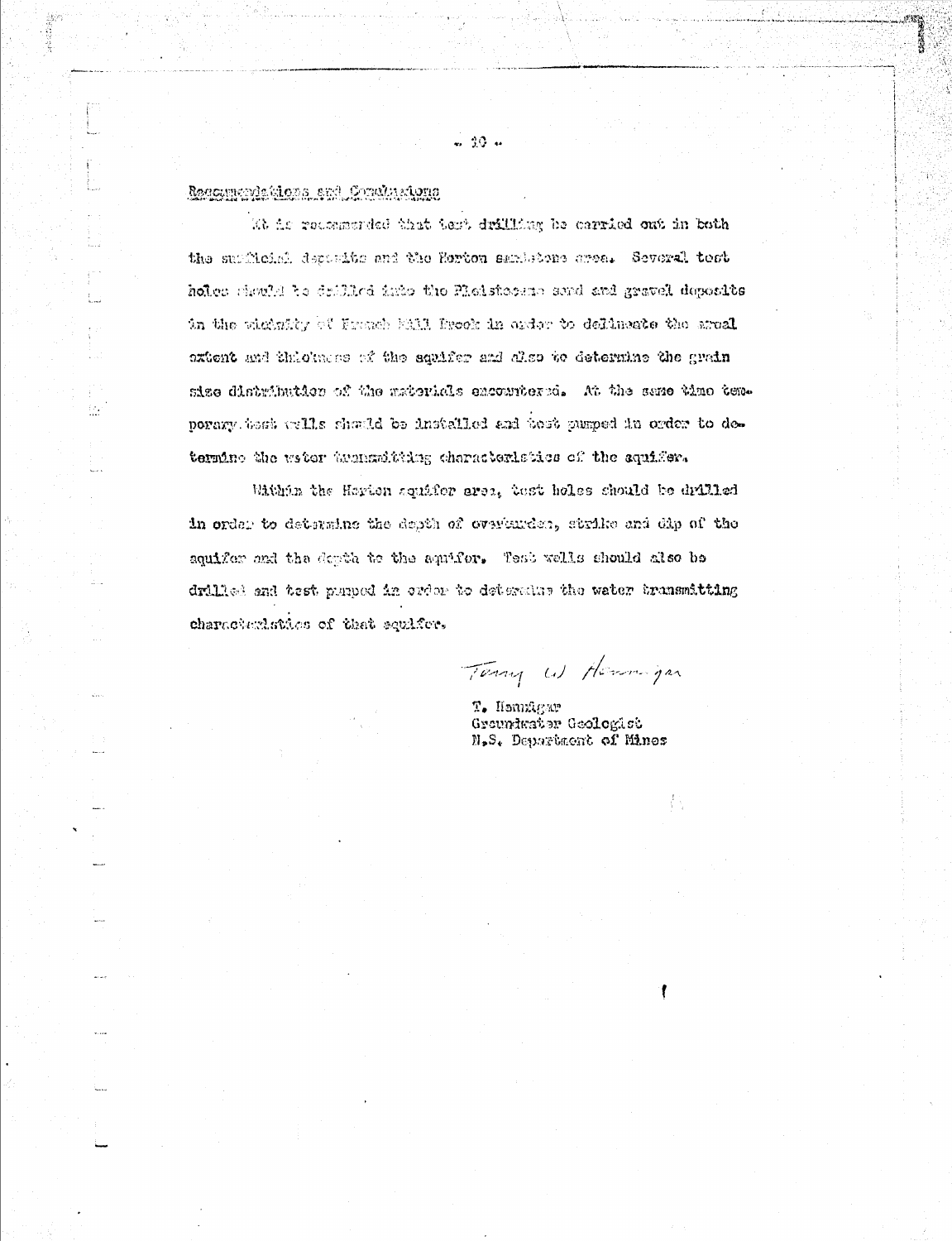isida. 医体膜

#### References Cited

**The** 

ŝβ,

- Crosby, D. G. (1962): Wolfville map area, Nova Scotia (21 H i) Geological Survey of Canada, Memoir 325.
- Leefe, J. S. (1961): Summary of Weather Records 1914 1958 Research Station, Kentville; Publication 1092, Research Branch, Canada Department of Agriculture.
- Harlow, L. C. and Whiteside, G. B. (November, 1943): Soil Survey of the Annapolis Valley Fruit Growing Area, Publication 752, Technical Eull. 47, Dominion of Canada Department of Agriculture.
- Taylor, F. C. (1962): Geology Annapolis, Nova Scotia, Sheet 21 A, Geological Survey of Canada, Map 40 - 1961.
- Mossman, D. J. and Hennigar, T. W. (1964): Trends in Groundwater Chemistry in the Beruick-Wolfville Area; Nova Scotia Department of Mines, Unpublished Occasional Report No. 3.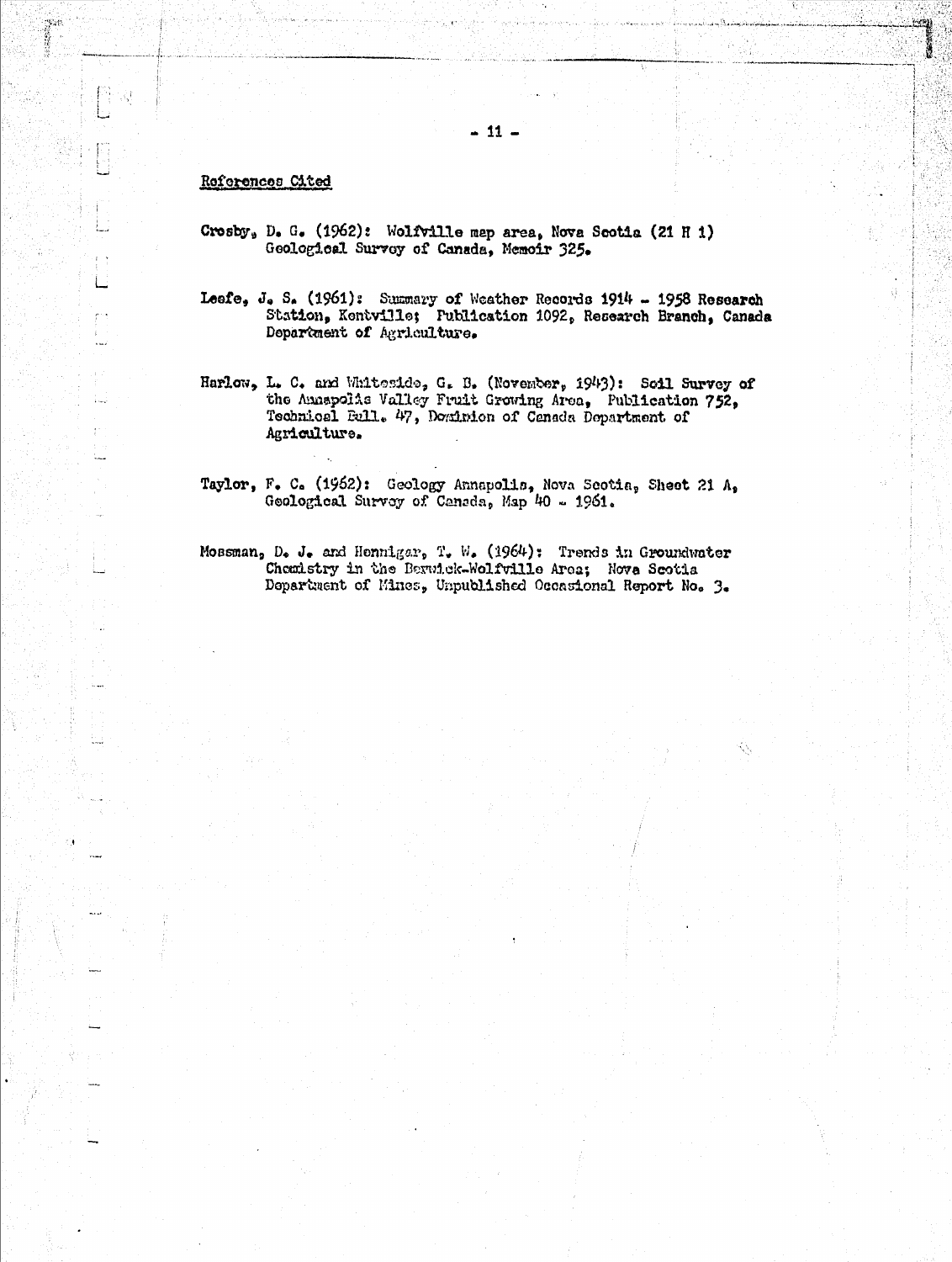# TABLEI

tion<br>Filipping<br>T

ن<br>سا

ŵ

# RANGE OF CHEMICAL COMPOSITION OF

# GROUNDWATER FROM THE HORTON AQUIFER

## IN THE GASPEREAU VALLEY

| <b>Constituent</b>          | Maximum                   | Minimum     |
|-----------------------------|---------------------------|-------------|
| Sodium (Na)                 | $66 - 0$<br>ppm           | 5.6<br>ppm  |
| Sulphate $(SO_{\mu})$       | 8,2<br>ppm                | 1.4<br>ppm  |
| Chloride (Cl)               | $90*0$<br>ppm             | 20.0<br>ppm |
| Iron (Fo)                   | 0.15<br>ppm               | 0.07 ppm    |
| Total hardness              | 140.0<br>ppm              | 87.0<br>ppm |
| Total Dissolved Solids      | 156.0<br>ppm              | 89.0<br>ppm |
| Alkalinity                  | 128.0<br>ppm              | 55.0<br>ppm |
| Ignition Loss               | 42.0<br>mqq               | 5.0<br>ppm  |
| Nitrates (NO <sub>3</sub> ) | $\mathscr{L}$ 0.01<br>ppm | ppn         |
| pH                          | 8.4                       | 7.6         |

 $\frac{1}{3}$  )

3. 정말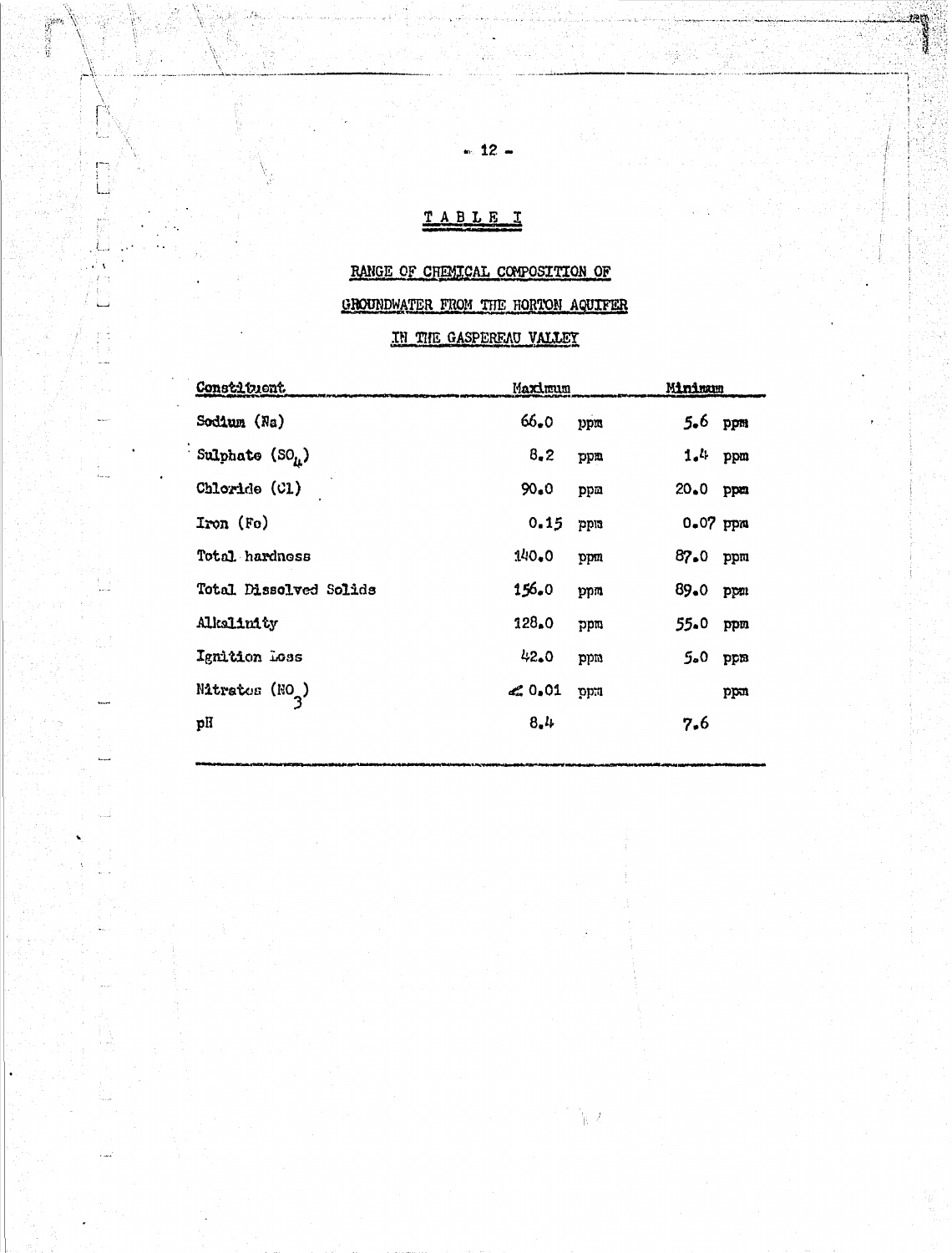# TABLEI(a)

**BERNAMENT** 

i.<br>Li

## RANGE OF CHENICAL COMPOSITION OF

 $-13 -$ 

### GROUNDWATER FROM THE PIFISTOCENE SANDS

### IN THE FALKOUTH AREA

| Constituent              | Maximum |         | Minimum       |     |
|--------------------------|---------|---------|---------------|-----|
| Total hardness           | 75      | ppm     | 65            | ppm |
| Calcium (Ca) hardness    | 50      | ppn     | $\mathcal{W}$ | mqq |
| Magnesium (Mg) hardness  | 35      | ppm     | 15            | ppm |
| Sulphate $(SO_{1})$      | 52      | וחכוכן  | 27            | ppm |
| Chloride (CI)            | $13-0$  | מזכוָנץ | 12.0          | ppm |
| $\text{Tron}(\text{Fe})$ | 0.8     | ppn     | 0.04          | ppm |
| pH                       | 6.95    | הומנו   | 5.8           | ppm |
|                          |         |         |               |     |